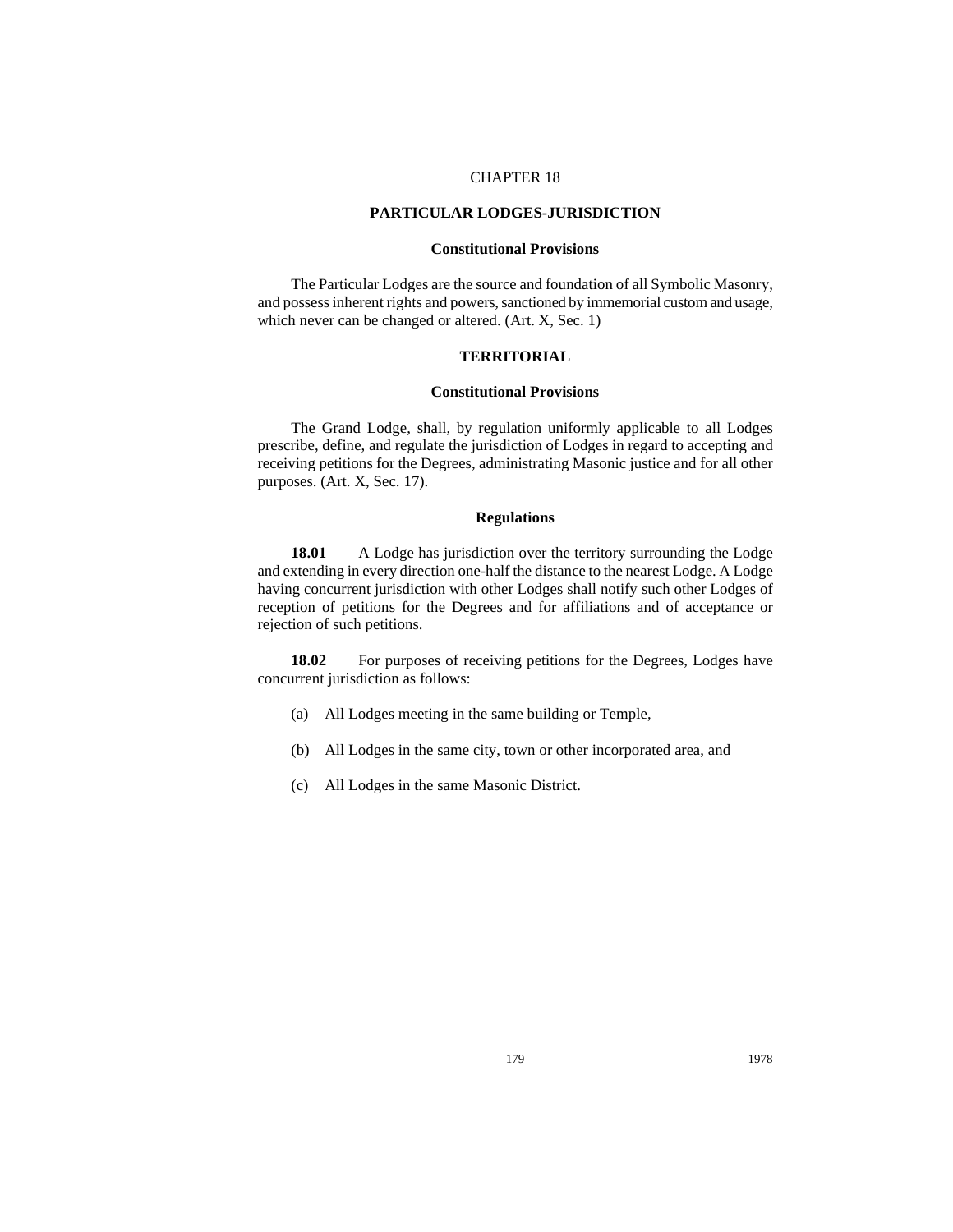## **18.03 Digest of Masonic Law Chap. 18**

**18.03** Any two or more Lodges with contiguous territories, without regard to boundaries of Masonic Districts or of cities, towns, or other incorporated areas, may enter into agreement for concurrent jurisdiction for reception of petitions for the Degrees, which agreement shall be in writing approved by adoption of appropriate Resolution at a Stated Communication of each Lodge by majority vote of members present and voting, and shall be effective upon approval by the Grand Master. Such agreement shall not be construed to impair, restrict, or limit the concurrent jurisdiction of a participating Lodge having concurrent jurisdiction with other Lodges under provisions of Regulation 18.02 nor shall such agreement be construed to enlarge the jurisdiction of Lodges not participating in such agreement.

# **Rulings and Decisions**

City of Jacksonville is incorporated area embracing all territory of Duval County and all Lodges therein have concurrent jurisdiction. (1972 Proc. 52, 258)

Regardless of Masonic District lines, Lodges in corporate limits of Jacksonville have concurrent jurisdiction. (1952 Proc. 29)

Where petitioner lives nearer to other Lodges than the one he petitions, it is not necessary to secure waiver of both such Lodges but only to secure waiver of jurisdiction of Lodge having jurisdiction. (1946 Proc. 38)

A Lodge shall not use general Trestleboards or Bulletins to notify other Lodges of rejected petitions for any of the Degrees or affiliation. The notice shall be by sealed first class mail. (1980 Proc. 166)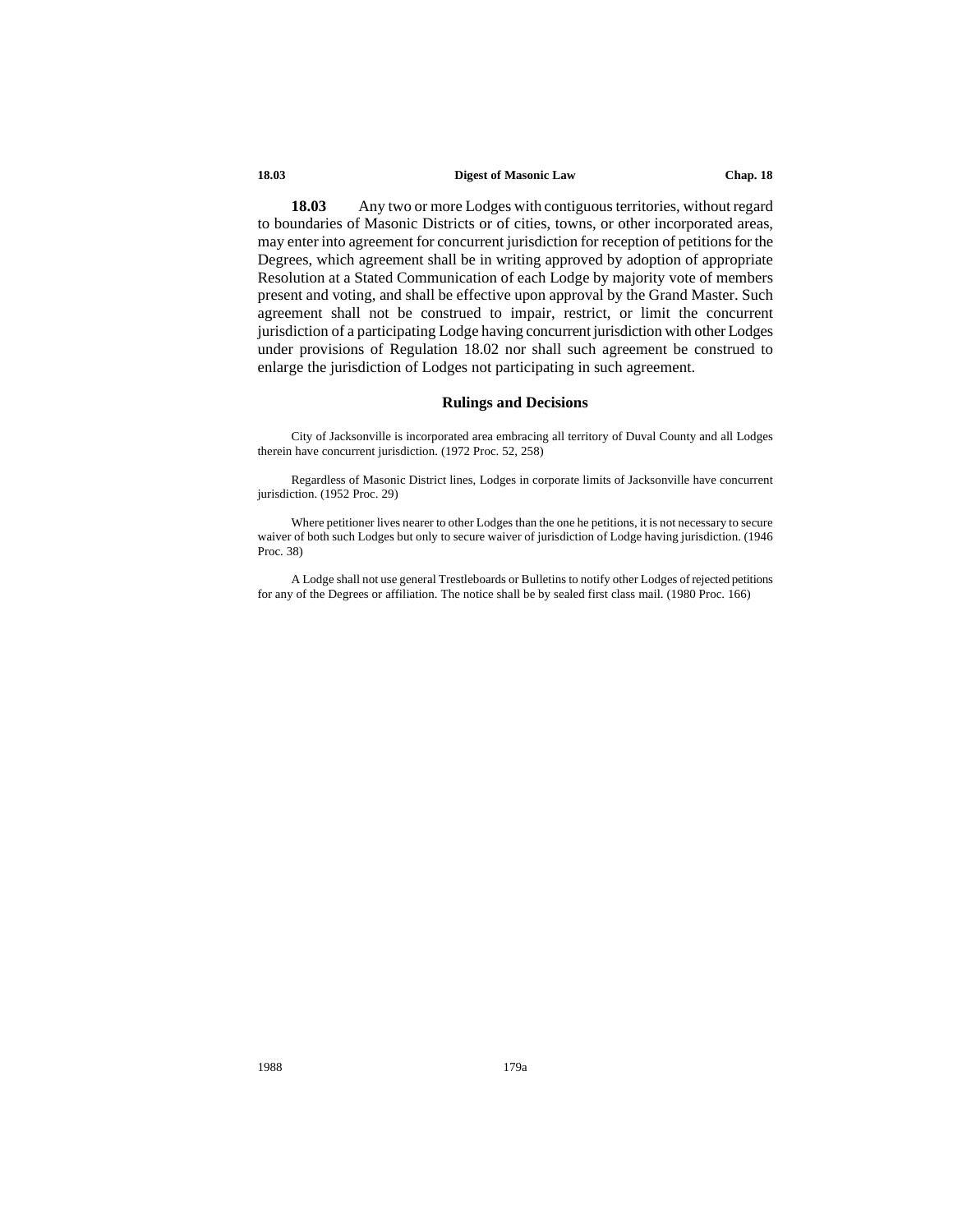#### **Chap. 18 Particular Lodges-Jurisdiction 18.03**

Lodge Chartered in territory covered by concurrent jurisdictional agreement automatically becomes a party to the jurisdictional agreement. (1965 Proc. 196, 199)

Where a petitioner resides in concurrent jurisdiction of two or more Lodges and petitions a Lodge outside of said concurrent jurisdiction, waiver of jurisdiction is required only from Lodge nearest residence of the petitioner. In the event two or more Lodges meet at a place nearest the residence of the petitioner, waiver should be secured from either of such Lodges. (1966 Proc. 247)

# **NEW LODGES**

### **Constitutional Provisions**

The Grand Lodge is clothed with the power of constituting new Lodges upon the Petition of not less than twenty (20) Master Masons. But no Dispensation nor Charter shall issue to a Lodge except upon written consent of the Lodge nearest the place where the new Lodge is to be located and Certificate of the Committee on Work or its duly authorized representative that the Officers and membership of the new Lodge are qualified and capable of conferring the Degrees of Freemasonry.

In the event that two or more Lodges meet at the place nearest the location of the new Lodge, the consent of any one of such Lodges shall be sufficient. (Art. VII, Sec. 1)

## **Regulations**

18.04 A new Lodge will not be established within the jurisdiction of a Chartered Lodge against its consent (Constitution, Article VII, Section 1), but the Grand Lodge may recommend a favorable consideration of the subject.

### **References**

As to Jurisdiction of U.D. Lodges, See Chapter 42.

# **PERSONAL**

## **Regulations**

**18.05** When a Lodge lawfully assumes original jurisdiction, it cannot be rudely divested thereof; therefore, no Lodge can lawfully finish work begun by another surviving Lodge without its consent. Jurisdiction may be waived.

**18.06** If an Entered Apprentice of a Florida Lodge removes into another Grand Jurisdiction where a similar rule prevails, or into the jurisdiction of another Lodge in Florida, and wishes to receive

180 1988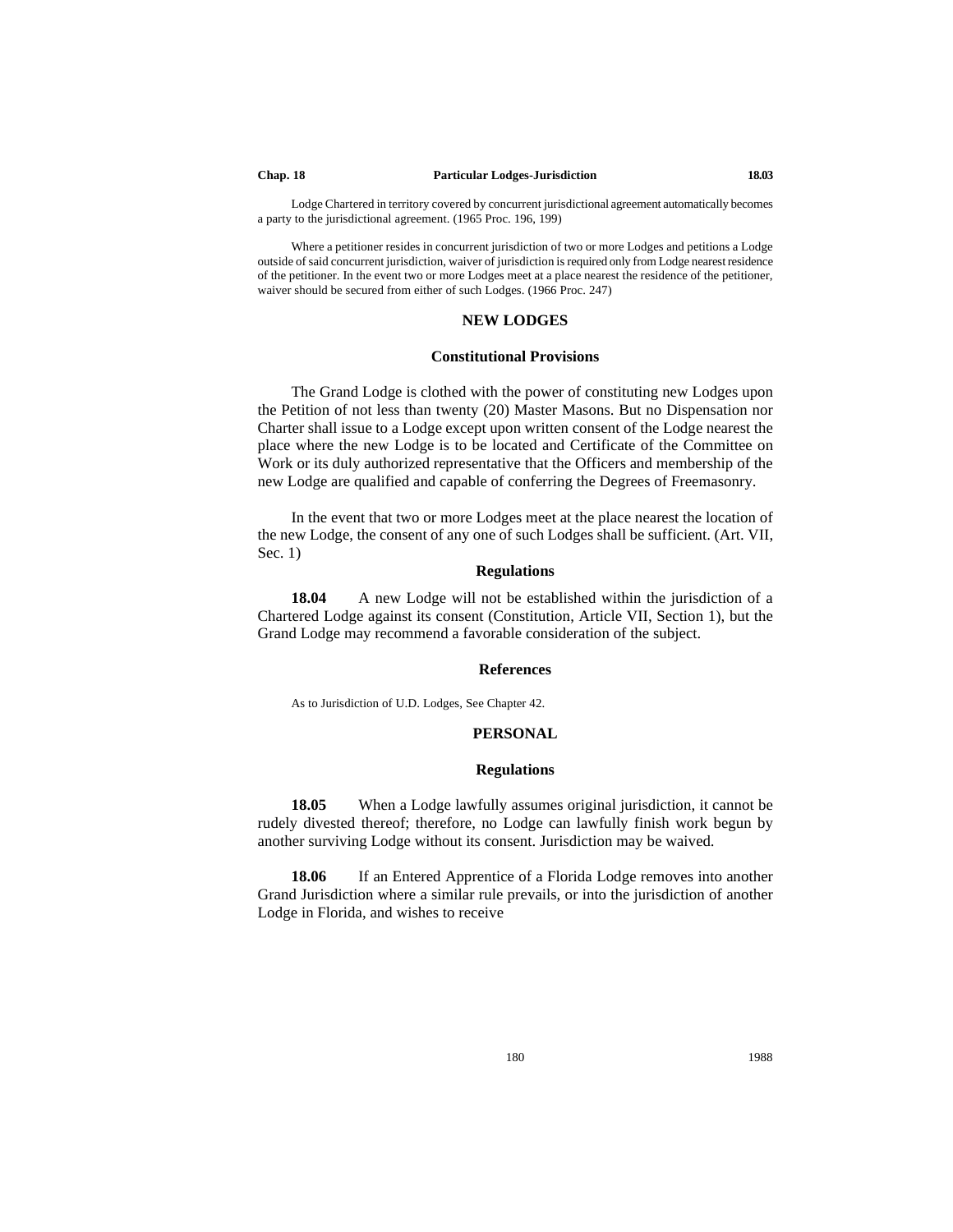**Digest of Masonic Law Chap. 18**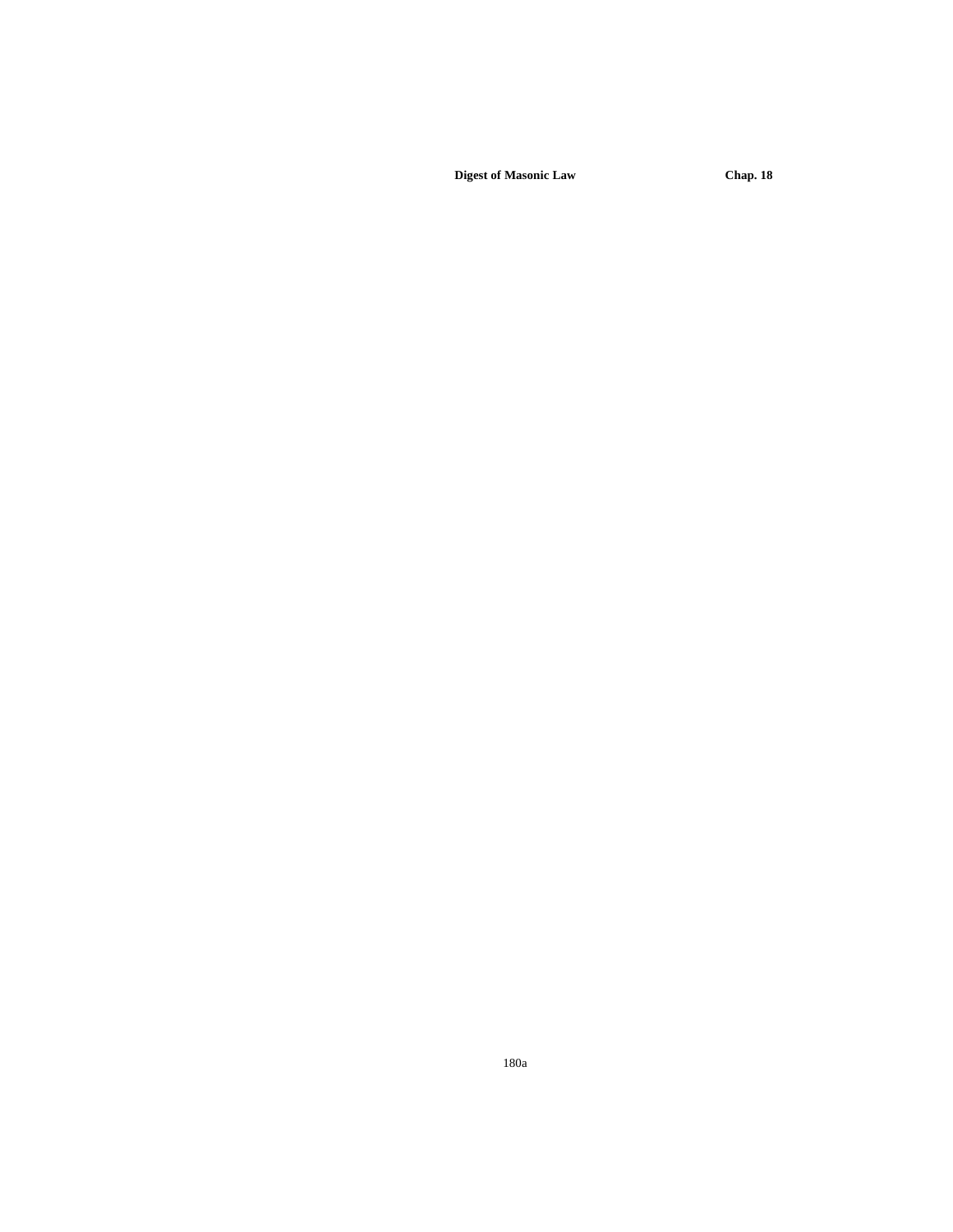#### **Chap. 18 Particular Lodges-Jurisdiction 18.07**

the Fellow Craft Degree where he is, without a desire to transfer his membership or secure his dimit, he should petition his Lodge to request the Lodge in whose jurisdiction he resides to instruct him in the catechism of the Entered Apprentice Degree, and when proficient to confer the Fellow Craft Degree as a courtesy to that Lodge. The same rule applies for advancement to the Master Mason Degree, but one month's time must elapse or intervene between the time of conferring the different Degrees. When the Master Mason Degree is thus conferred the recipient is a member of the Lodge of original jurisdiction. The above rule would not apply to candidates of another Grand Jurisdiction, which did not require that one month's time elapse between the time of conferring the different Degrees, under the law. In such case this Grand Jurisdiction will respect the law of the Sister Grand Jurisdiction. A petitioner who has been elected to receive the Degrees may also receive the Entered Apprentice Degree by courtesy. (1985)

**18.07** The Grand Lodge of Florida claims jurisdiction for its Particular Lodges over the rejected applicants of said Lodges removing to other Grand Jurisdictions, for one year from the date of rejection.

**18.08** There can be no waiver of jurisdiction by a Lodge over a non-Mason who has permanently removed, even recently, to another jurisdiction. The jurisdiction ceases immediately upon a removal intended to be permanent.

# **Rulings and Decisions**

A Lodge jurisdiction over non-Mason ceases instantly when he permanently moves out of its jurisdiction. (1942 Proc. 46)

There can be no waiver of jurisdiction by a Lodge over a non-Mason who has permanently removed, even recently to another jurisdiction. The jurisdiction ceases immediately upon removal intended to be permanent. (1962 Proc. 81, 296)

# **OFFENSES AGAINST MASONIC LAW**

# **References**

Penal Code; Chapter 44

## **WAIVER OF JURISDICTION**

#### **References**

Waiver of Jurisdiction; Chapter 34 Balloting on Waiver of Jurisdiction; Chapter 34 Residence Requirements of Candidates; Candidates, Chapter 31